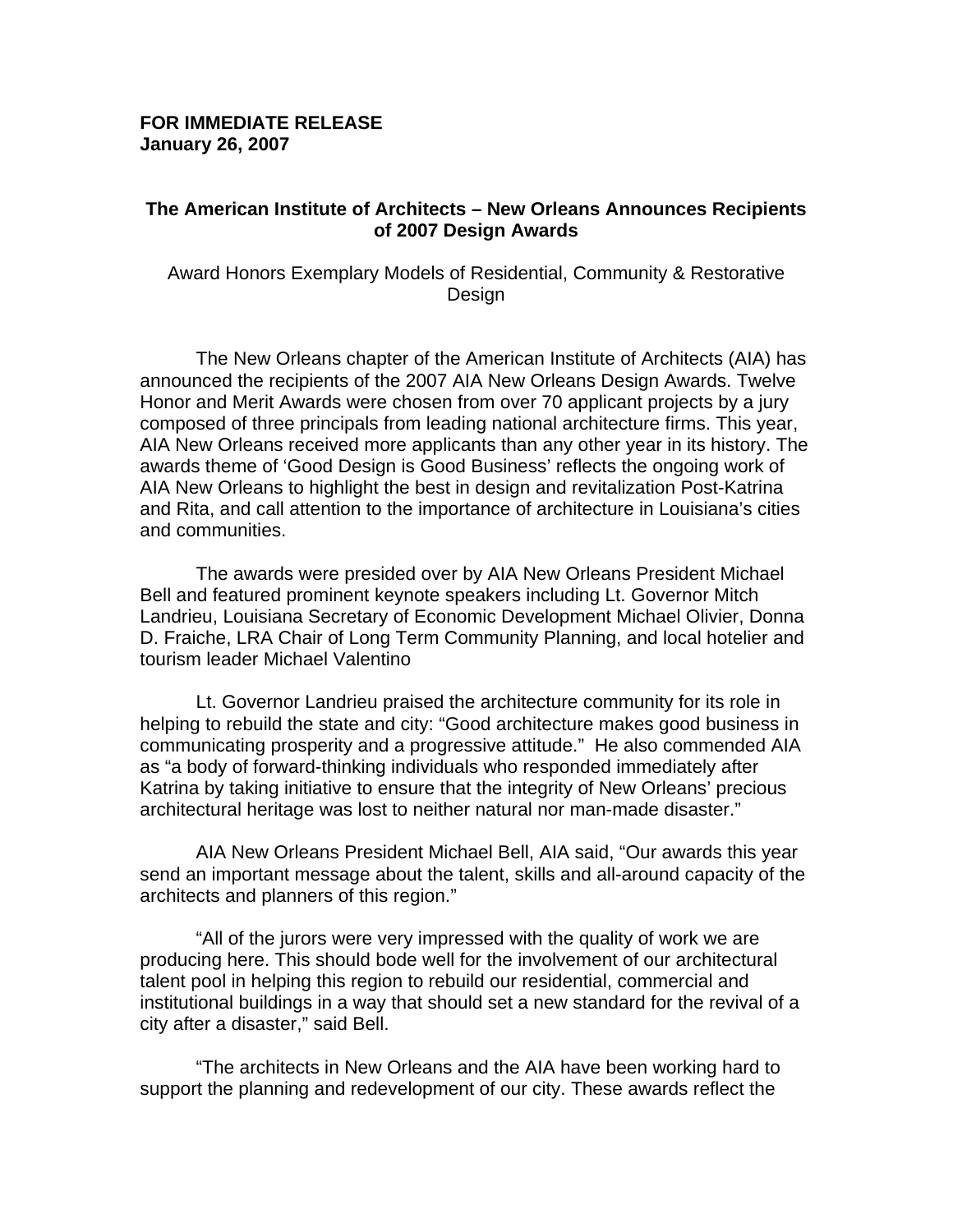high level of commitment and excellence they have been bringing to their efforts," Bell added.

 This year's jury was comprised of principals of leading national firms based in Chicago: Joe Valerio, FAIA from Valerio Dewalt Train Associates; Diane Legge Kempt, FAIA, ASLA – DLK Architecture; and John Ronan, AIA, John Ronan Architecture.

Valerio shared his perspective on the post-Katrina architectural environment: "It's possible that stress leads to great work. Just as the fire in Chicago—which destroyed most of the city—led to great architecture, it seems that the storm here is now resulting in innovative work that will lead what's happening in the rest of the country."

**The Awards and Jury Comments:** 

**1) Master Planning and Urban Design Award of Merit: Inner Harbor Navigation Canal Park**  New Orleans, LA Perez, APC

Often civil engineering is no more than….well, civil engineering. In this case a U.S. Army Corps of Engineers project provides vital public space that improves the quality of life for the surrounding neighborhood. The jurors noted that this project was designed prior to Katrina and are anticipating its completion.

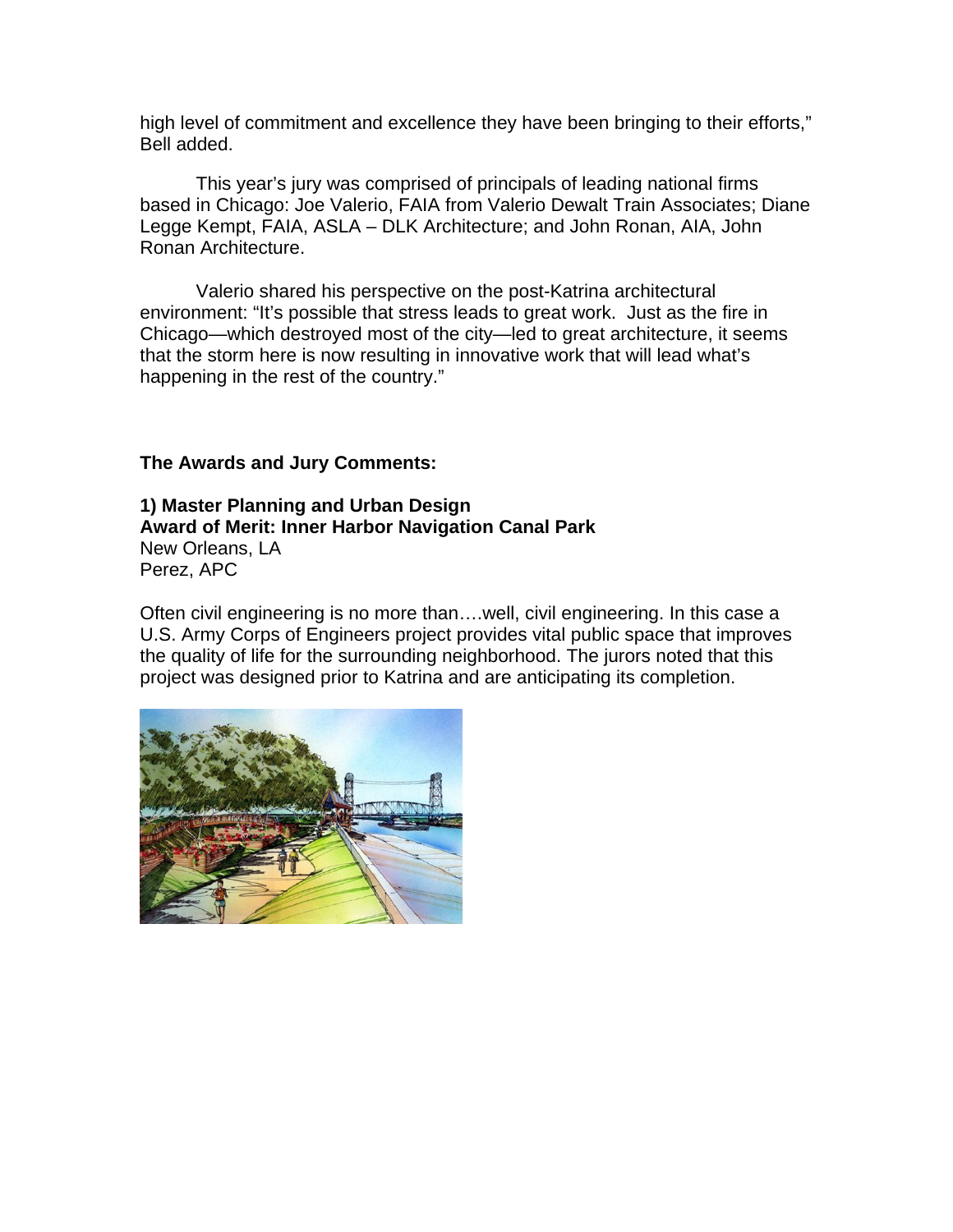### **2) Historic Preservation Award of Merit: 1231 Decatur St.** New Orleans, LA Perez, APC

Residential conversions of historic buildings rarely have such a comfortable and pleasing outcome where old and new live so successfully side by side.



Photo Credit: Greg Miles

## **3) Divine Detail Award of Honor: Ligo Science Education Center** Livingston, Louisiana Eskew+Dumez+Ripple

Form and function come together in an exciting and unexpected way in the design of this building where a dynamic exterior wall suggests its purpose: a science education center.



Photo Credit: Peter Richards, Shawn Lani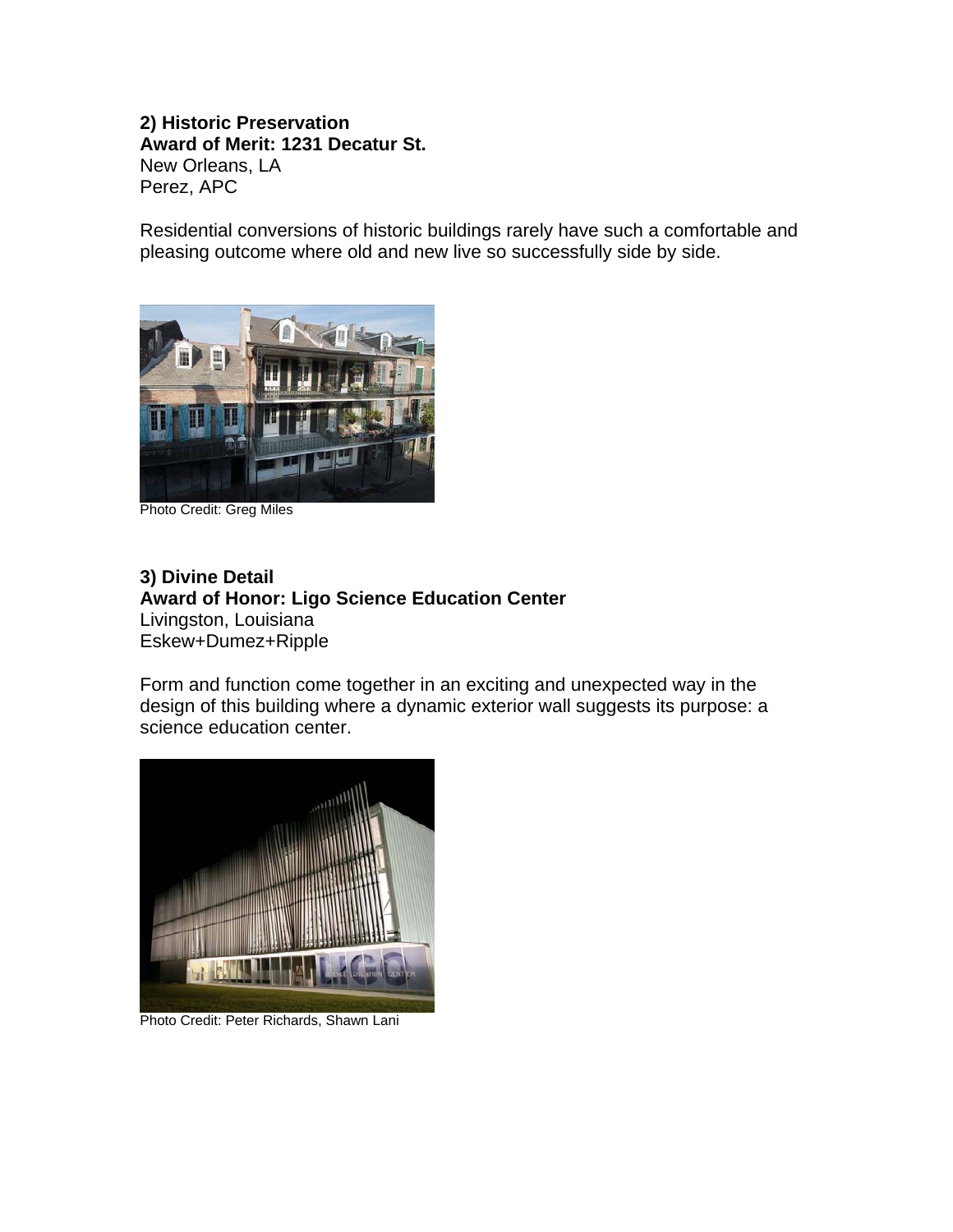## **4) Projects a) Award of Merit: Rice Mill Lofts, LLC** New Orleans, LA Wayne Troyer Architect

The fact that the weathered and worn old warehouse in this project remained virtually unchanged, and the new additions were highly dynamic and sculptural caught the jury's attention. Note was made of the successful juggling of the use of different materials.



# **b) Award of Merit: Magazine Street Apartments**

New Orleans, Louisiana Eskew+Dumez+Ripple

In the clever design of this residence, through the simple movement of shutters, the form of this apartment building appears to change throughout the day. The modernist expression of the building's mass adds a rich pattern to the composition.

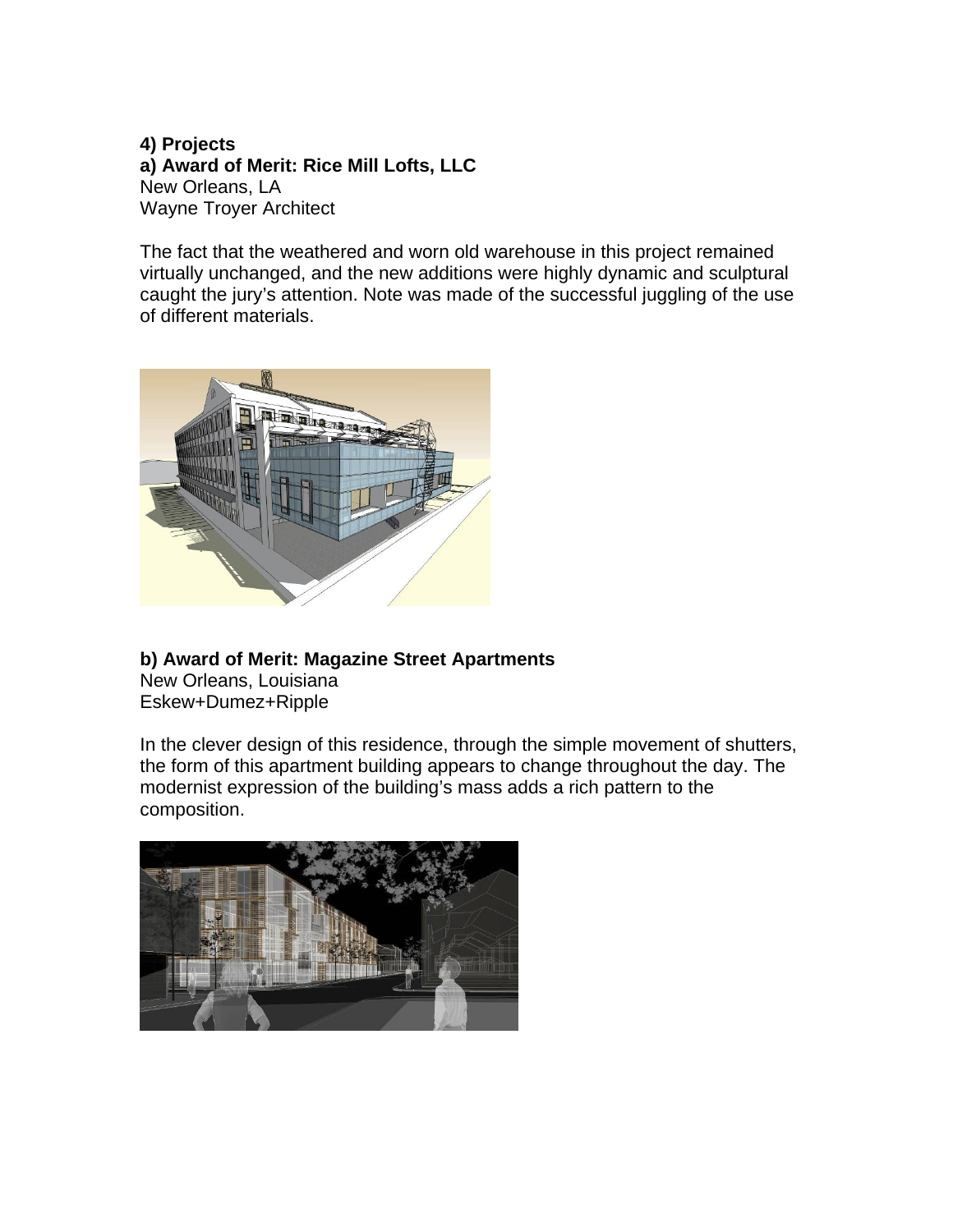**5) Interior Architecture a) Award of Honor: Studio WTA** New Orleans, LA Wayne Troyer Architect

This office space project provided more than just new interiors for the client. It enhanced the elements of the existing industrial buildings and seamlessly fused the vision of the architect.



Photo Credit: Neil Alexander

## **b) Award of Honor: Acadiana Center for the Arts**

Lafayette, Louisiana Eskew+Dumez+Ripple

Jurors cited that "this interior is at once hot and cool. The white walls and glass partitions create bold gallery spaces that are both neutral and exciting. By contrast, a sculptured wood system that encloses service spaces adds a sensuality to the interior."



Photo Credit: Chipper Hatter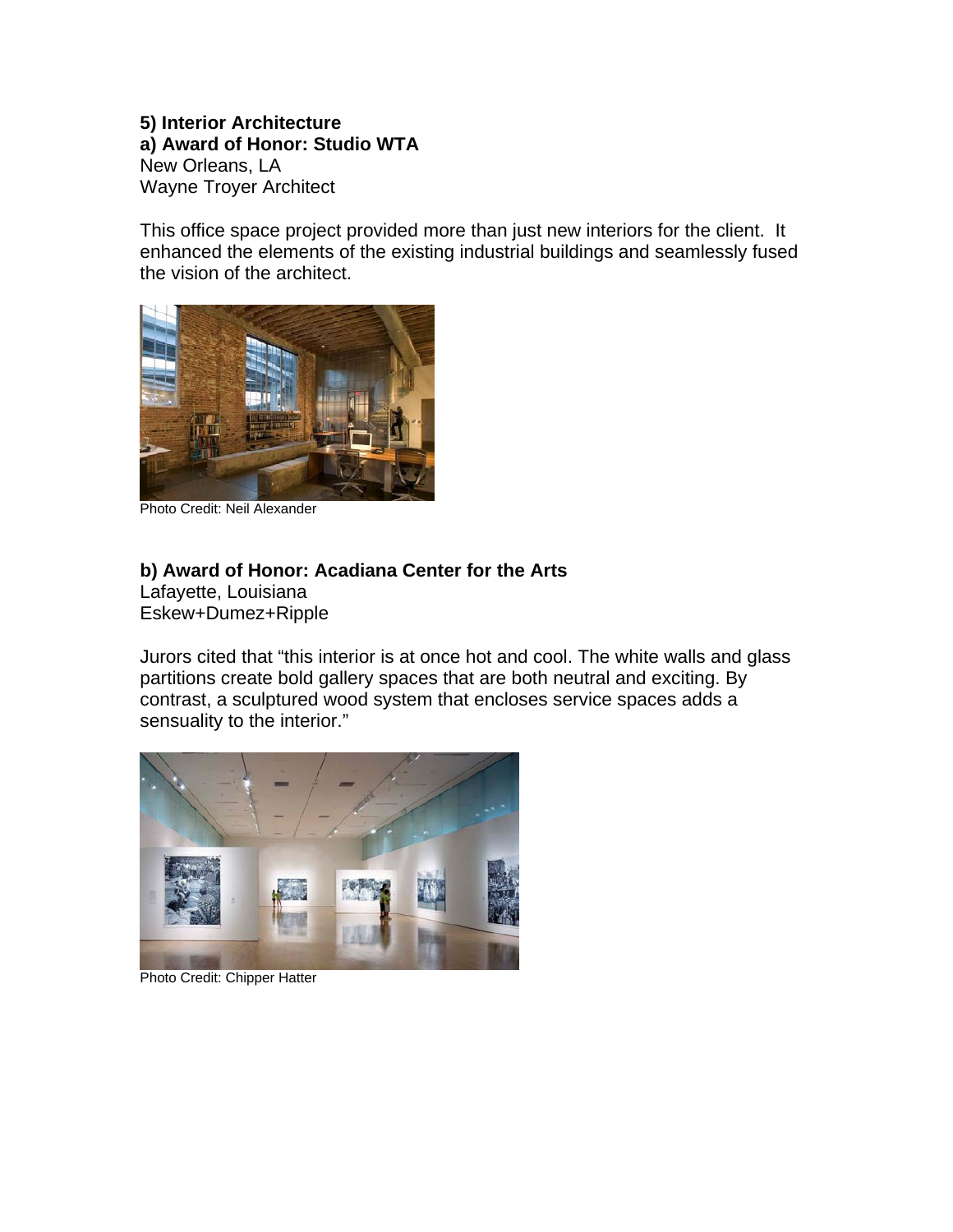## **6) Architecture**

## **a) Award of Merit: Coffee Shop**  New Orleans, LA

Wayne Troyer Architect

With this project the architect transforms a heavy, oppressive, void into a meaningful social space- a place you want to be. PJ's Coffee House traditional brand is accommodated in the design of the sleek, new environment.



Photo Credit: Tracie Ashe

**b) Award of Merit: Kirin Sushi Restaurant** Hammond, Louisiana Holly and Smith Architects, APAC

The simple yet distinctive design of this new restaurant features an abbreviated pergola that frames the upper outdoor deck. Inside, the architects' artful layering of different spaces creates different dining experiences while preserving a well organized whole.



Photo Credit: Marc Lamkin Photography/Design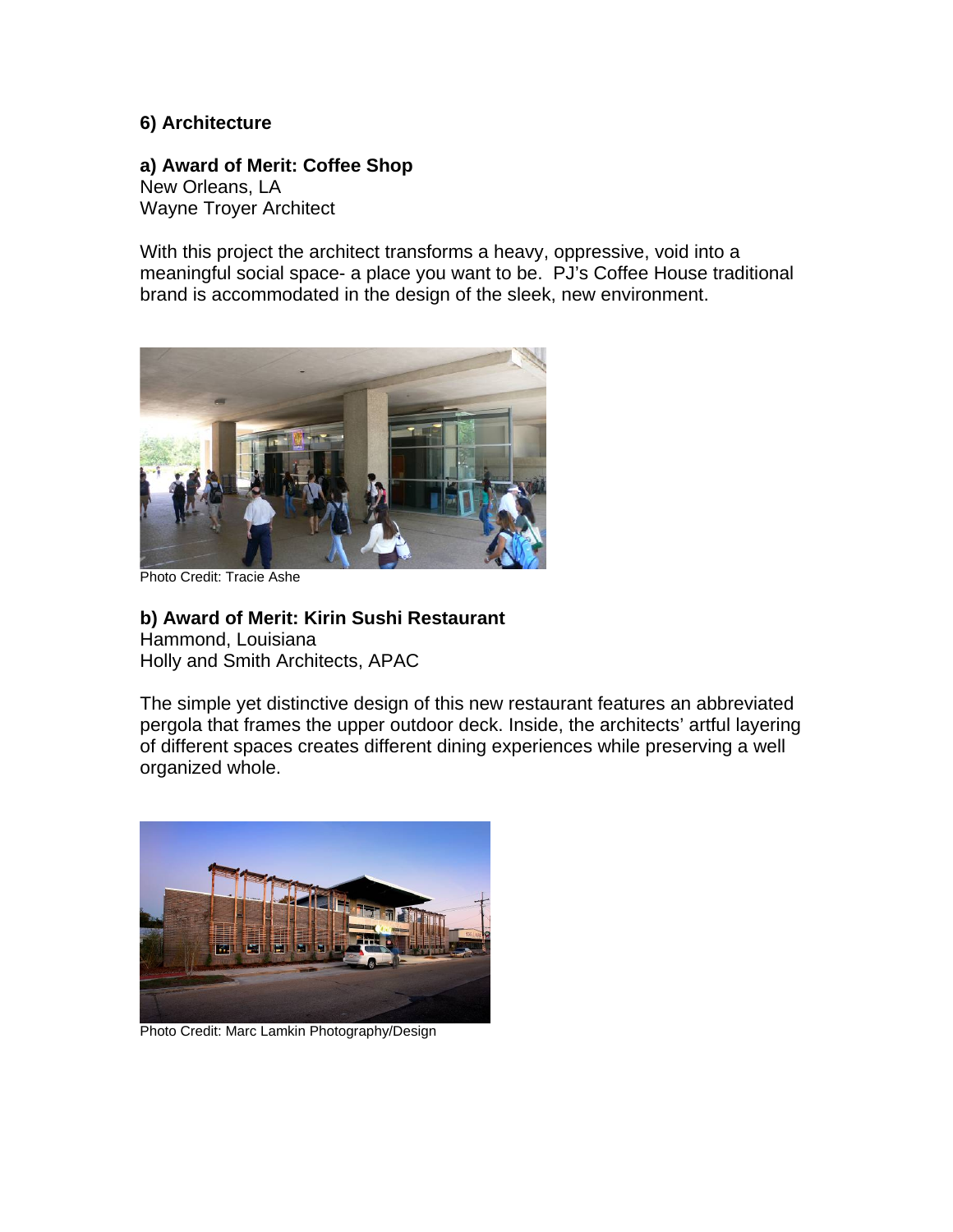# **c) Award of Merit: Isidore Newman Lower School**

New Orleans, LA Waggonner & Ball Architect

The architects brought a visual vitality to the older school building with a design that fills the interior with light and enriches the entire campus.



Photo Credit: Alise O'Brien Photography

## **d) Award of Merit: Lallage Faezel Wall Residential College** New Orleans, LA

Wayne Troyer / Lloyd Bray Architects

A glass enclosure forms the anchor of this winning design where screening grills temper the light. The jury was also impressed with the architects' material palate.



Photo Credit: Neil Alexander